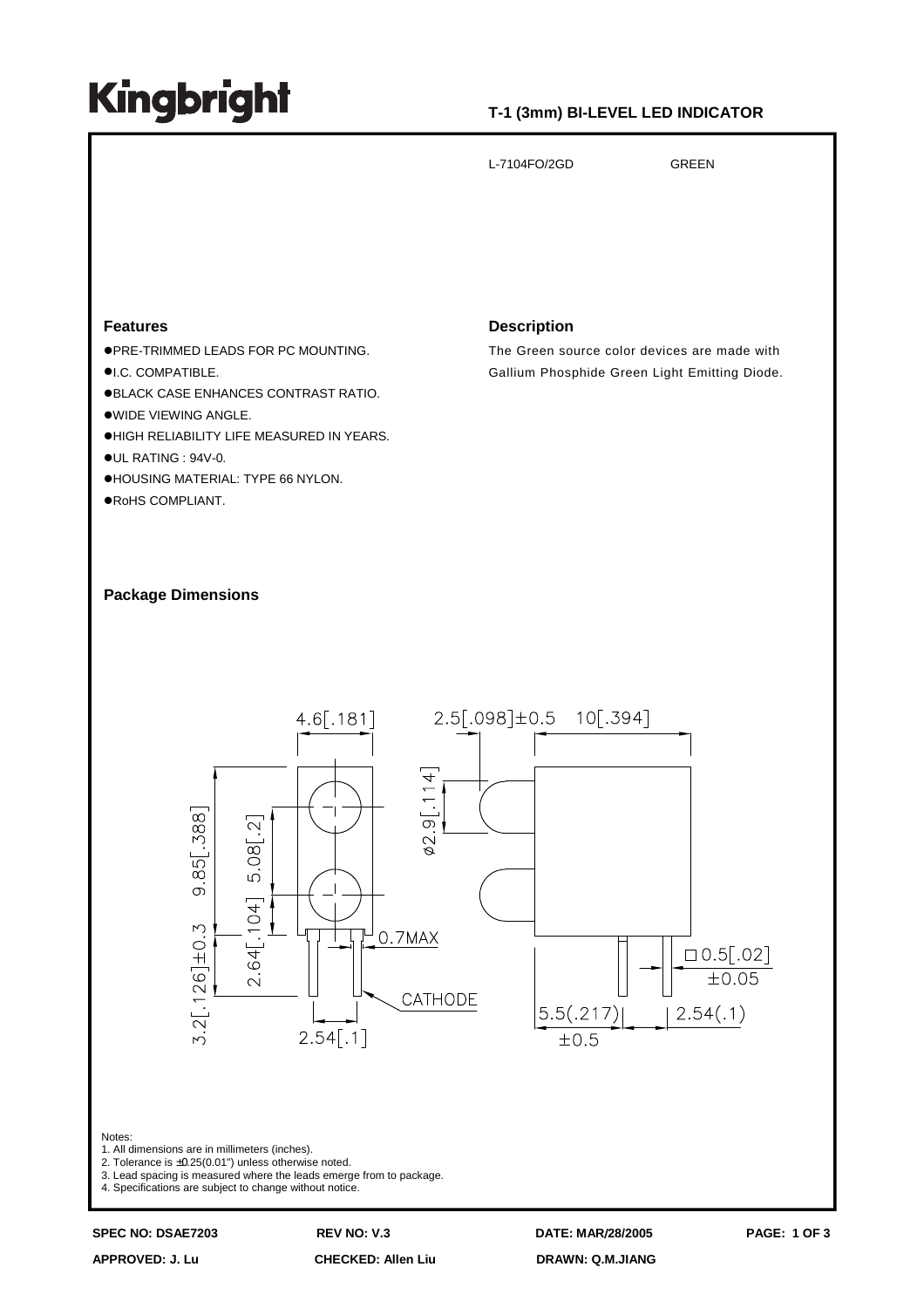# **Kingbright**

### **Selection Guide** Part No.  $\qquad \qquad$  Dice  $\qquad \qquad$  Lens Type **Iv (mcd) @ 10mA Viewing Angle Min. Typ. 2** θ **1/2** L-7104FO/2GD GREEN (GaP) (GREEN DIFFUSED 8 20 40<sup>°</sup>

Note:

1. θ1/2 is the angle from optical centerline where the luminous intensity is 1/2 the optical centerline value.

## **Electrical / Optical Characteristics at TA=25°C**

| Symbol               | <b>Parameter</b>         | <b>Device</b> | Typ. | Max. | <b>Units</b> | <b>Test Conditions</b> |
|----------------------|--------------------------|---------------|------|------|--------------|------------------------|
| λpeak                | Peak Wavelength          | Green         | 565  |      | nm           | $IF = 20mA$            |
| λD                   | Dominant Wavelength      | Green         | 568  |      | nm           | $IF = 20mA$            |
| $\Delta \lambda$ 1/2 | Spectral Line Half-width | Green         | 30   |      | nm           | $IF=20mA$              |
| C                    | Capacitance              | Green         | 15   |      | рF           | $VF=0V; f=1MHz$        |
| VF                   | <b>Forward Voltage</b>   | Green         | 2.2  | 2.5  | v            | $IF=20mA$              |
| lR                   | <b>Reverse Current</b>   | Green         |      | 10   | uA           | $V_R = 12V$            |

## **Absolute Maximum Ratings at TA=25°C**

| <b>Parameter</b>              | Green                              | <b>Units</b> |  |  |
|-------------------------------|------------------------------------|--------------|--|--|
| Power dissipation             | 105                                | mW           |  |  |
| DC Forward Current            | 25                                 | mA           |  |  |
| Peak Forward Current [1]      | 140                                | mA           |  |  |
| Reverse Voltage               | 5                                  |              |  |  |
| Operating/Storage Temperature | $-40^{\circ}$ C To $+85^{\circ}$ C |              |  |  |
| Lead Solder Temperature [2]   | 260°C For 3 Seconds                |              |  |  |
| Lead Solder Temperature [3]   | 260°C For 5 Seconds                |              |  |  |

Notes:

1. 1/10 Duty Cycle, 0.1ms Pulse Width.

2. 2mm below package base.

3. 5mm below package base.